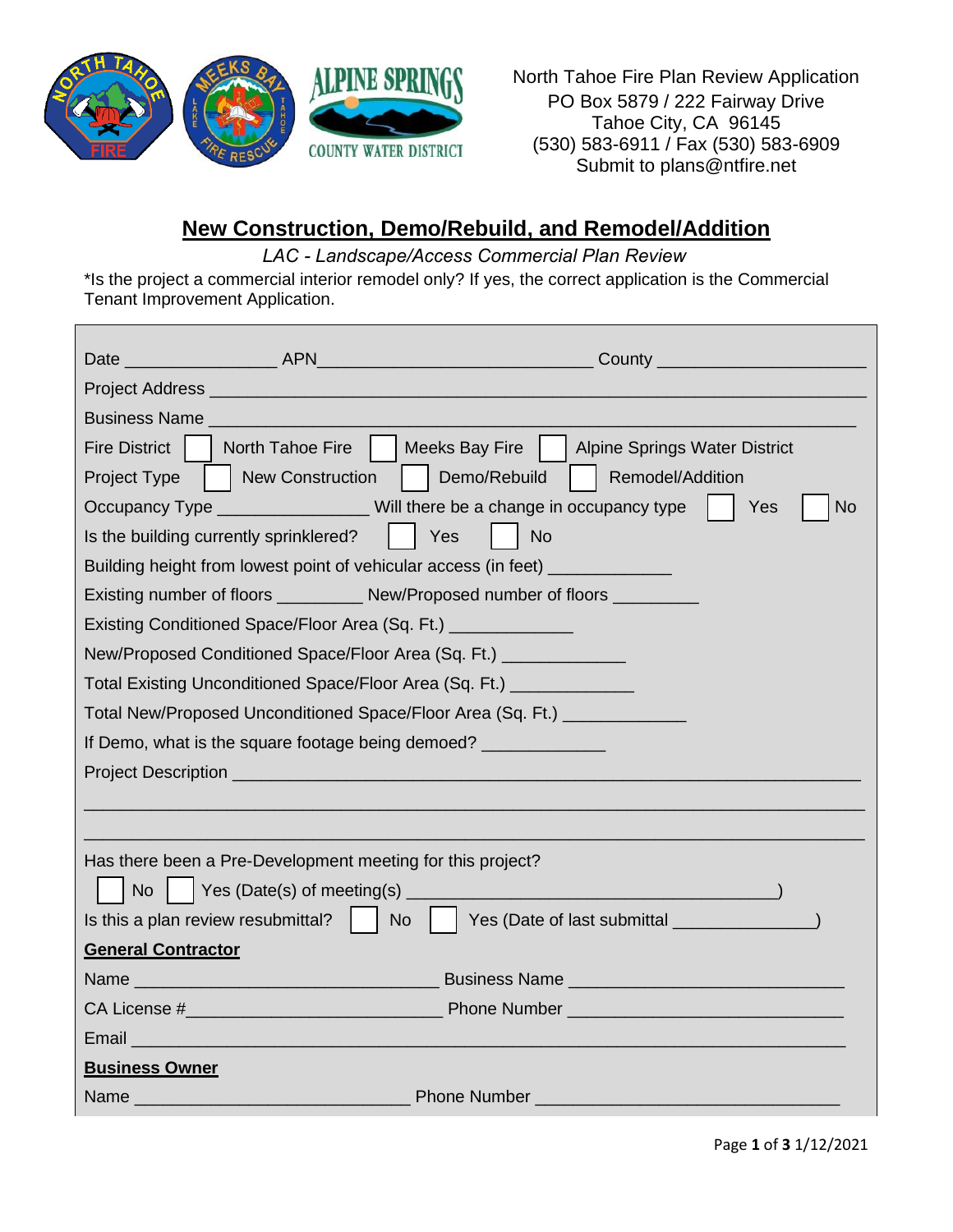| <b>Building Owner</b>                                                                                                                                                                                                                                                                                                                           |
|-------------------------------------------------------------------------------------------------------------------------------------------------------------------------------------------------------------------------------------------------------------------------------------------------------------------------------------------------|
|                                                                                                                                                                                                                                                                                                                                                 |
|                                                                                                                                                                                                                                                                                                                                                 |
| Mailing Address entertainment and the mail of the mail of the mail of the mail of the mail of the mail of the                                                                                                                                                                                                                                   |
| <b>Main Contact</b>                                                                                                                                                                                                                                                                                                                             |
|                                                                                                                                                                                                                                                                                                                                                 |
|                                                                                                                                                                                                                                                                                                                                                 |
| <b>INCOMPLETE APPLICATIONS WILL NOT BE ACCEPTED</b>                                                                                                                                                                                                                                                                                             |
| Review the statements below. Check the boxes once the statements have been reviewed.                                                                                                                                                                                                                                                            |
| Plan review turnaround is 15-business days from the date plan review fees are paid. Do not contact<br>our office during the 15-business day review turnaround. Our staff will not respond to your inquiry.<br>Once your review is complete, our office will contact you via email.                                                              |
| NTFPD does not have authorization to approve vegetation clearance types for projects in ASCWD<br>unless it is for Defensible Space purposes. Final approval for tree removal will still be required from<br>the Bear Creek Association in Alpine Springs. This review will allow for the project to be submitted to<br>the building department. |
| For projects in the basin, this plan review will allow for the project to be submitted to TRPA and/or<br>building department to begin the permitting process.                                                                                                                                                                                   |
| For projects in the basin and in Alpine Springs, this plan review will not allow you to pull your<br>building permit.                                                                                                                                                                                                                           |
| Review the submittal requirements below. NTFPD is no longer able to approve plans with<br>conditions. If any of the requirements are missing, plans will not get approved and will be subject to<br>resubmittals and resubmittal fees. All resubmittals trigger a new 15-business day turnaround.                                               |
| Landscape/Access Commercial Plan Check (LAC):<br>Check the requirements to ensure all are met prior to submitting.                                                                                                                                                                                                                              |
| A Site Plan is needed to complete this review. The site plan must include all pertinent information<br>regarding the construction project, a compass, and a scale.                                                                                                                                                                              |
| Applicable building codes and standards must be noted on the cover sheet, including the NTFPD or<br>MBFPD amended fire code.                                                                                                                                                                                                                    |
| The site plan/submittal must include the following:                                                                                                                                                                                                                                                                                             |
| Fire apparatus access and roadway/driveway standards for width, height, clearance, slope, weight<br>loading and radius curves.                                                                                                                                                                                                                  |
| Length of the driveway with turnouts and/or turnarounds.                                                                                                                                                                                                                                                                                        |